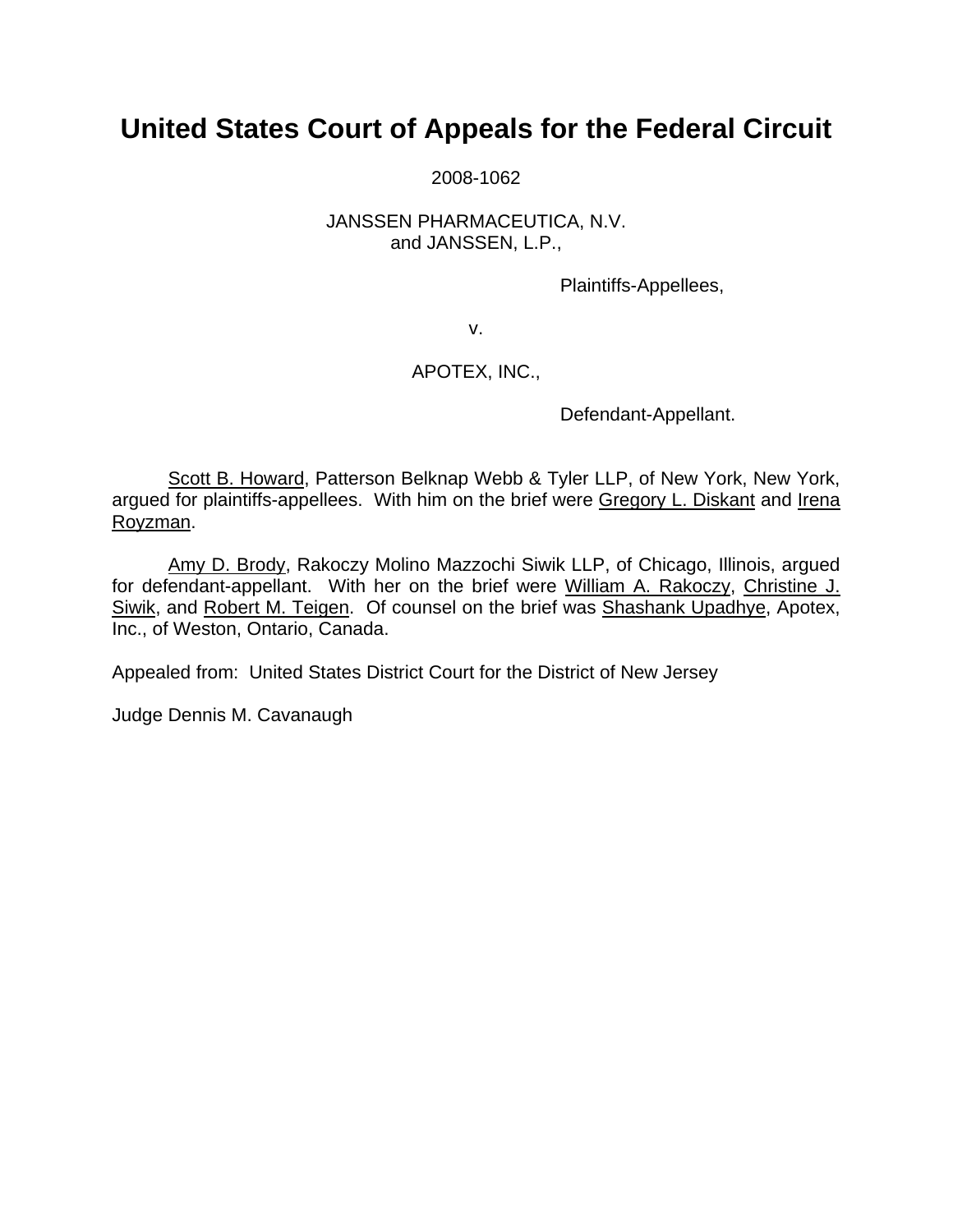# **United States Court of Appeals for the Federal Circuit**

2008-1062

## JANSSEN PHARMACEUTICA, N.V. and JANSSEN, L.P.,

Plaintiffs-Appellees,

v.

# APOTEX, INC.,

Defendant-Appellant.

Appeal from the United States District Court for the District of New Jersey in case no. 06-CV-1020, Judge Dennis M. Cavanaugh.

DECIDED: September 4, 2008

Before MICHEL, Chief Judge, RADER and MOORE, Circuit Judges.

 $\frac{1}{\sqrt{2}}$  ,  $\frac{1}{\sqrt{2}}$  ,  $\frac{1}{\sqrt{2}}$  ,  $\frac{1}{\sqrt{2}}$  ,  $\frac{1}{\sqrt{2}}$  ,  $\frac{1}{\sqrt{2}}$  ,  $\frac{1}{\sqrt{2}}$  ,  $\frac{1}{\sqrt{2}}$  ,  $\frac{1}{\sqrt{2}}$  ,  $\frac{1}{\sqrt{2}}$  ,  $\frac{1}{\sqrt{2}}$  ,  $\frac{1}{\sqrt{2}}$  ,  $\frac{1}{\sqrt{2}}$  ,  $\frac{1}{\sqrt{2}}$  ,  $\frac{1}{\sqrt{2}}$ 

 $\frac{1}{2}$  ,  $\frac{1}{2}$  ,  $\frac{1}{2}$  ,  $\frac{1}{2}$  ,  $\frac{1}{2}$  ,  $\frac{1}{2}$  ,  $\frac{1}{2}$  ,  $\frac{1}{2}$  ,  $\frac{1}{2}$  ,  $\frac{1}{2}$  ,  $\frac{1}{2}$  ,  $\frac{1}{2}$  ,  $\frac{1}{2}$  ,  $\frac{1}{2}$  ,  $\frac{1}{2}$  ,  $\frac{1}{2}$  ,  $\frac{1}{2}$  ,  $\frac{1}{2}$  ,  $\frac{1$ 

MOORE, Circuit Judge.

 Defendant-Appellant Apotex, Inc. (Apotex) appeals the order of the United States District Court for the District of New Jersey dismissing its declaratory judgment action for noninfringement against Plaintiffs-Appellees Janssen Pharmaceutica, N.V. and Janssen, L.P. (collectively Janssen). We affirm.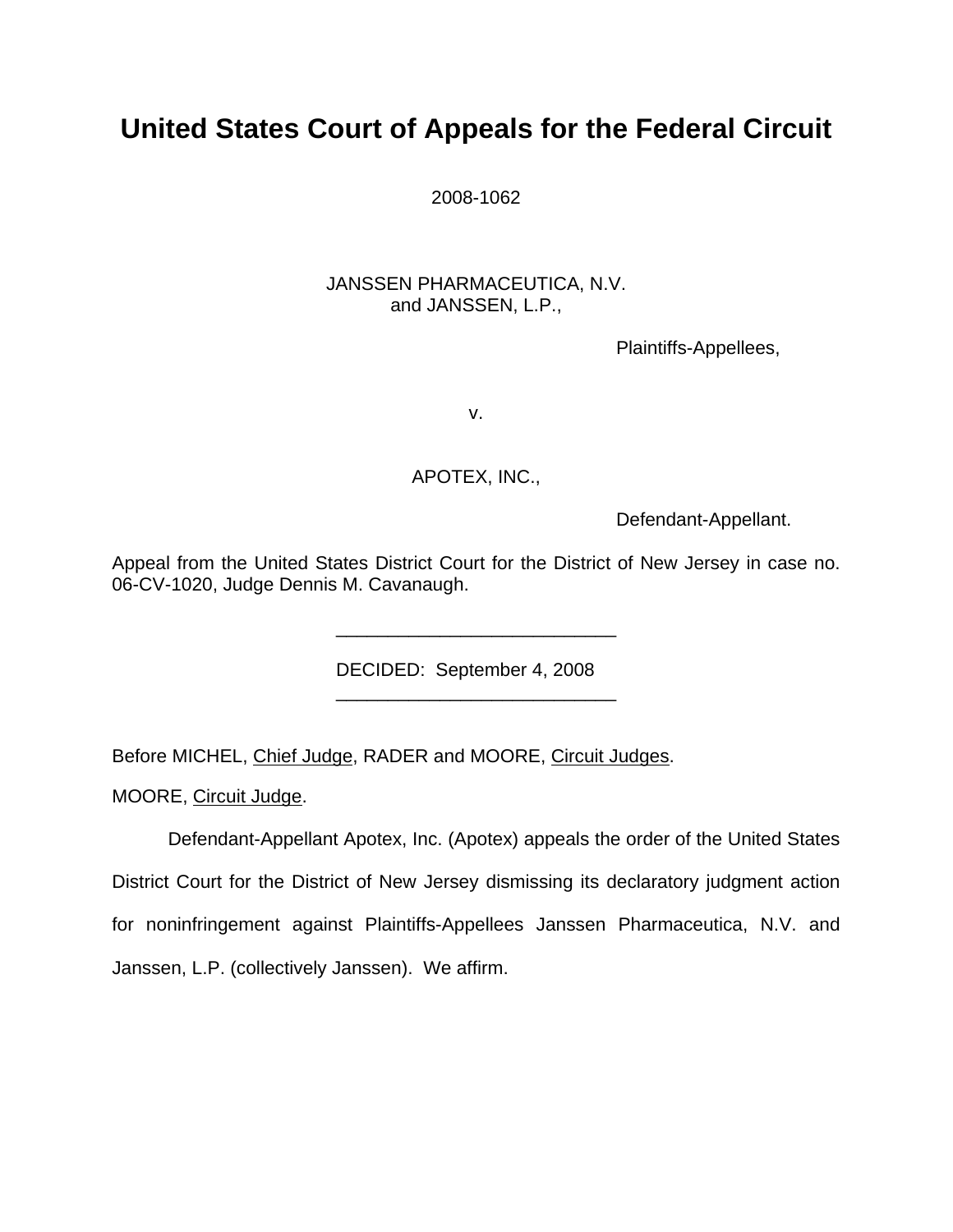#### BACKGROUND

I.

This case arises under the Hatch-Waxman Act  $(Act)$ ,<sup>[1](#page-2-0)</sup> which governs the Food and Drug Administration's (FDA) approval of new and generic drugs. The goal of the Act is to better balance two competing interests in the pharmaceutical industry: "(1) inducing pioneering research and development of new drugs and (2) enabling competitors to bring low-cost, generic copies of those drugs to market." Andrx Pharms., Inc. v. Biovail Corp., 276 F.3d 1368, 1371 (Fed. Cir. 2002).

Under the Act, a pioneering or brand name drug company seeking to manufacture a new drug must prepare, file, and have approved a new drug application (NDA) with the FDA. 21 U.S.C. § 355(a), (b). As part of its NDA, the applicant must submit information regarding the new drug's safety and efficacy obtained from clinical trials. 21 U.S.C. § 355(b)(1). The applicant must also identify all patents that "could reasonably be asserted if a person not licensed by the owner engaged in the manufacture, use, or sale of the drug," 21 U.S.C. § 355(b)(1), (c)(2). The FDA publishes a list of those patents in the "Orange Book." Drugs approved by the FDA are known as "listed drugs." 21 U.S.C. § 355(j)(2)(A)(i).

To encourage the development of generic versions of listed drugs, the Act created an expedited approval process known as an Abbreviated New Drug Application (ANDA). 21 U.S.C. § 355(j). Generic drug companies are not required to conduct their

<span id="page-2-0"></span> <sup>1</sup> The Hatch-Waxman Act is the name commonly used to refer to the Drug Price Competition and Patent Term Restoration Act of 1984, Pub. L. No. 98-417, 98 Stat. 1585 (1984) (codified at 21 U.S.C. §§ 355, 360(cc) (2000), 35 U.S.C. §§ 156, 271, 282 (2000)), as amended by the Medicare Prescription Drug, Improvement, and Modernization Act of 2003, Pub. L. No. 108-173, 117 Stat. 2066 (2003).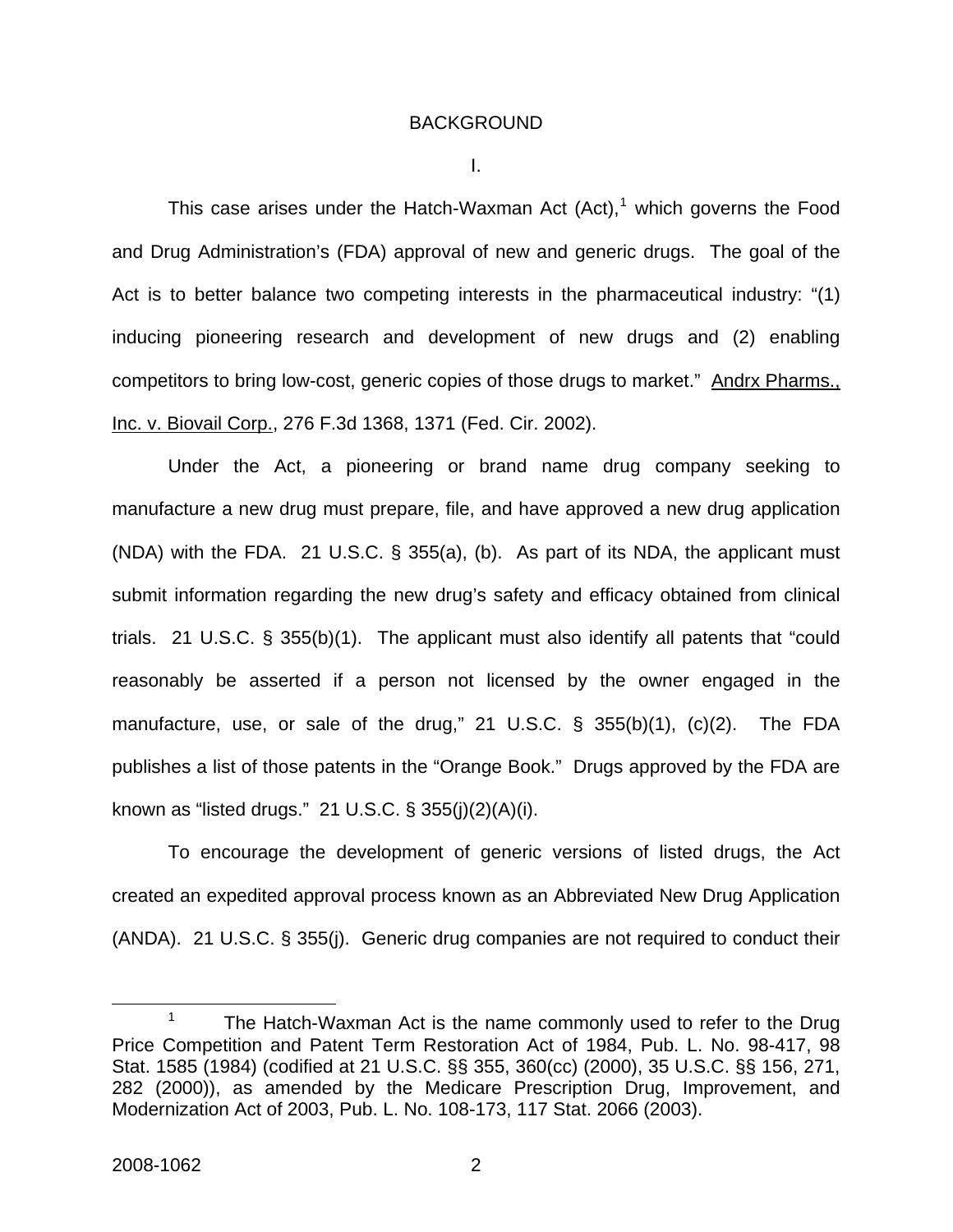own independent clinical trials to prove safety and efficacy, but can instead rely on the research of the pioneer pharmaceutical companies. 21 U.S.C. § 355(j)(2)(A)(iv),  $(i)(8)(B)$ . However, in order to rely on the research of the pioneer pharmaceutical companies, an ANDA applicant is required to show bioequivalence of its generic drug to the NDA drug. 21 U.S.C. § 355(j)(2)(A)(iv), (j)(8)(B). The ANDA applicant must also include a certification to each patent listed in the Orange Book covering the listed drug that either (I) no patent information has been filed with the FDA; (II) the patent has expired; (III) the patent will expire on a particular date and approval of the ANDA should be deferred until expiration; or (IV) in the opinion of the ANDA applicant, the patent is invalid or will not be infringed by the manufacture, use, or sale of the generic drug. 21 U.S.C. § 355(j)(2)(A)(vii). These options are respectively referred to as Paragraph I, II, III, and IV Certifications. The timing of ANDA approval is tied to the type of certification contained in the ANDA. For Paragraph IV ANDAs, the timing of approval depends upon two events: (1) whether the pioneer drug company brings an infringement action within 45 days of learning of the Paragraph IV ANDA filing, and (2) whether the company seeking approval was the first one to file an ANDA containing a Paragraph IV Certification to a listed patent (hereinafter first Paragraph IV ANDA filer).

 In order to bring about early resolution of patent disputes between generics and pioneering drug companies, the Act provides that the filing of a Paragraph IV Certification is an act of patent infringement. 35 U.S.C. § 271(e)(2)(A); Eli Lilly & Co. v. Medtronic, Inc., 496 U.S 661, 678 (1990). The ANDA filer must provide notice to the patentee and NDA holder of the factual and legal bases for the Paragraph IV Certification. 21 U.S.C. § 355(j)(2)(B). Upon such notice, the patentee and NDA holder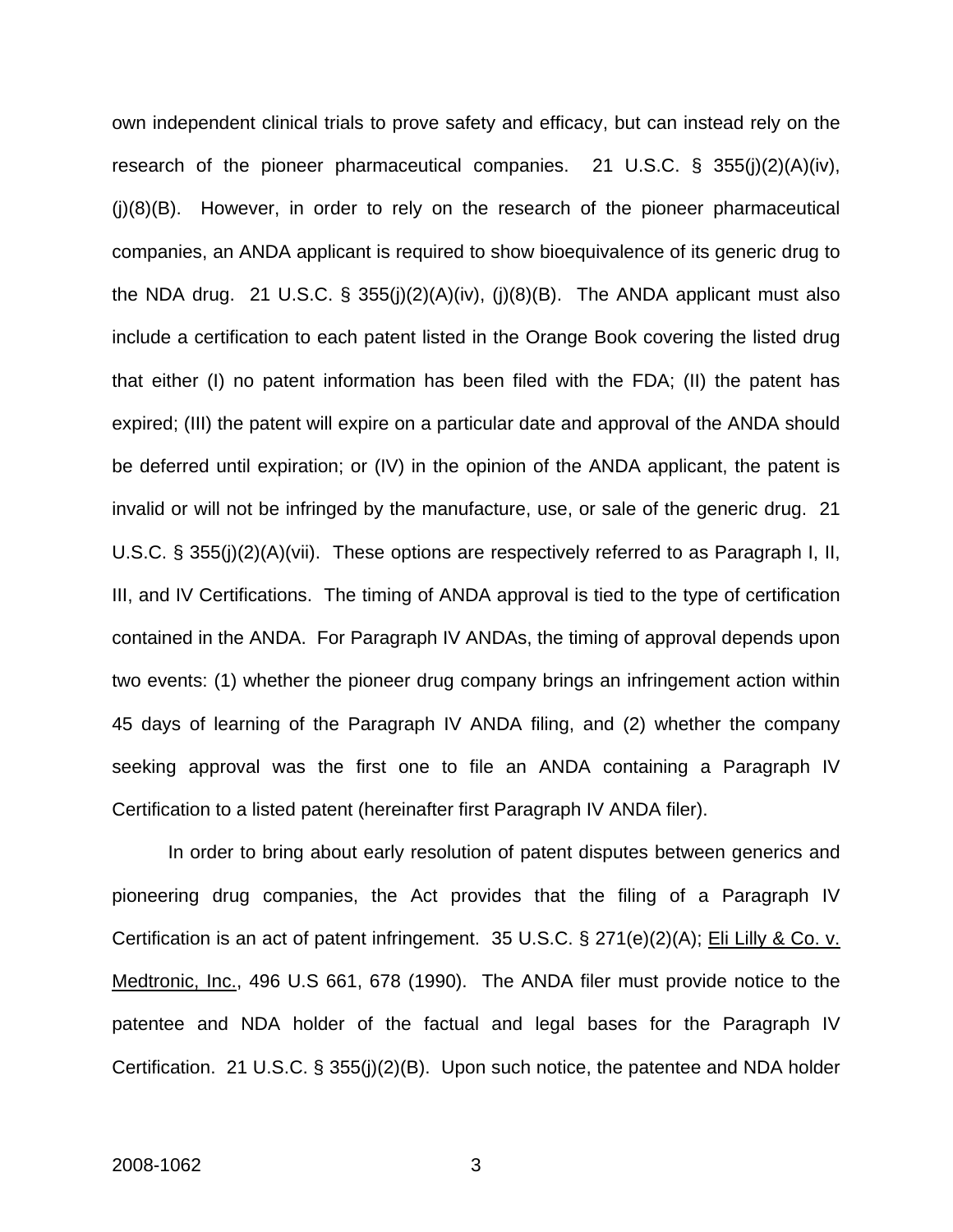have the option of suing on all, some, or none of the patents included in the Paragraph IV Certification. If the patentee or NDA holder does not bring suit within 45 days of receiving notice, the FDA may issue final approval of the ANDA once its approval requirements have been satisfied. 21 U.S.C. § 355(j)(5)(B)(iii). If, however, the brand name company brings suit within 45 days, the FDA may not approve the ANDA for 30 months. 21 U.S.C. § 355(j)(5)(B)(iii). The FDA may approve the ANDA after that period, or earlier if a court has decided the patent(s)-in-suit are invalid or not infringed. 21 U.S.C. § 355(j)(5)(B)(iii).

 As an incentive for generic pharmaceutical companies to challenge suspect Orange Book listed patents, the Hatch-Waxman Act grants the first company to submit a Paragraph IV ANDA a 180-day period of generic marketing exclusivity during which time FDA will not approve a later-filed Paragraph IV ANDA based on the same NDA (hereinafter subsequent Paragraph IV ANDA). 21 U.S.C. § 355 (j)(5)(B)(iv); see Minn. Mining & Mfg. Co. v. Barr Labs., Inc., 289 F.3d 775, 778 (Fed. Cir. 2002). Significantly, the first Paragraph IV ANDA filer is entitled to the 180-day exclusivity period regardless of whether it establishes that the Orange Book patents are invalid or not infringed by the drug described in its ANDA. All that is required for the first Paragraph IV ANDA filer to receive the 180-day exclusivity period is that it submits a substantially complete ANDA that contains a Paragraph IV Certification. 21 U.S.C. § 355 (j)(5)(B)(iv)(II)(bb).

 The start of the 180-day exclusivity period is triggered by the earlier of two events: (1) the first Paragraph IV ANDA filer's commercial marketing of a drug product;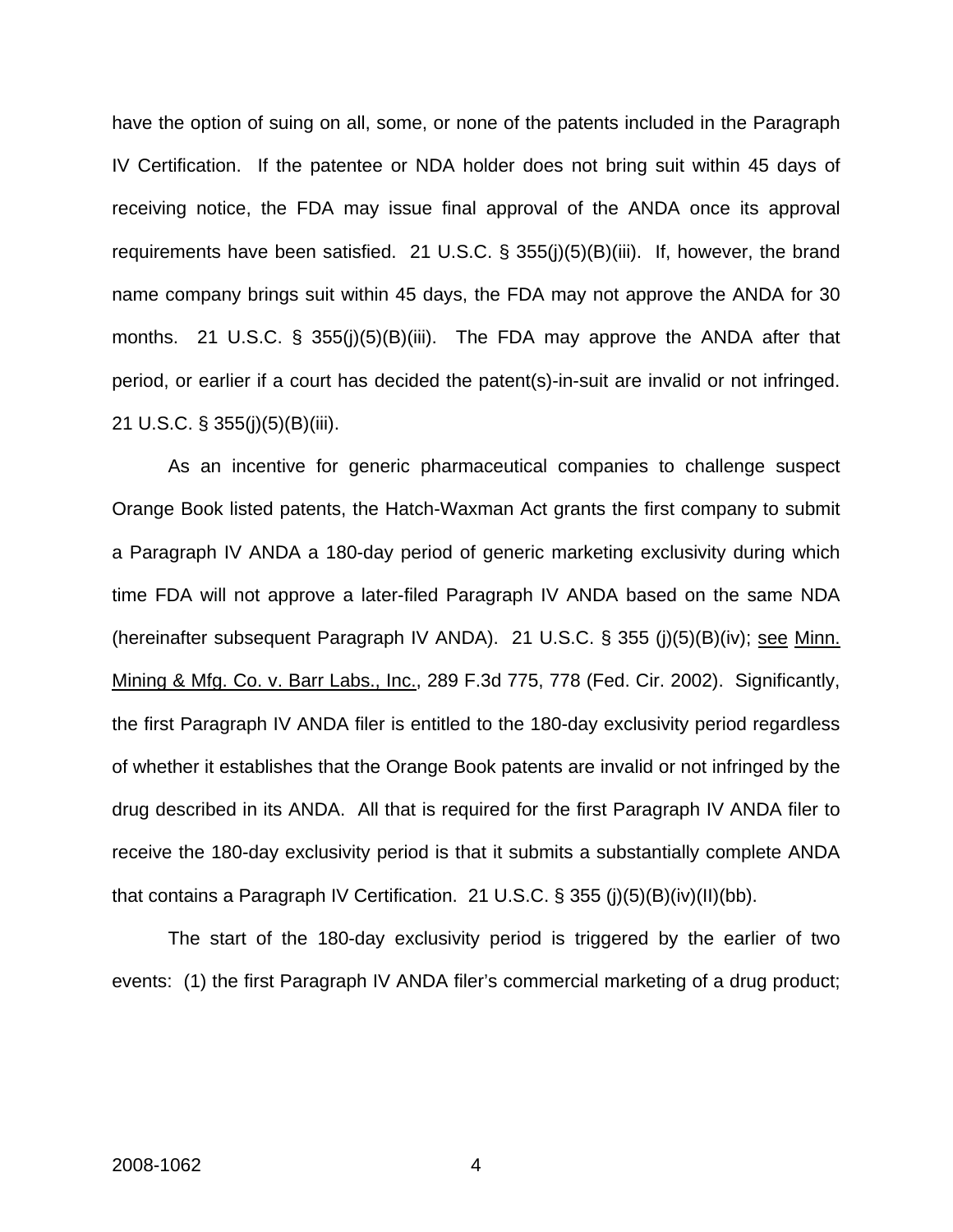or ([2](#page-5-0)) a court decision of noninfringement or invalidity.<sup>2</sup> 21 U.S.C. § 355(j)(5)(B)(iv) (2000). Only the first Paragraph IV ANDA filer can trigger its 180-day exclusivity period via the commercial-marketing trigger. 21 U.S.C. § 355(j)(5)(B)(iv)(I) (2000). However, the subsequent Paragraph IV ANDA filers can trigger the first Paragraph IV ANDA filer's 180-day exclusivity period via a successful court judgment. Minn. Mining, 289 F.3d at 780.

 On December 8, 2003, the Hatch-Waxman Act was amended by Title XI of the Medicare Prescription Drug, Improvement and Modernization Act of 2003 (MMA), Pub. L. No. 108-173, § 1102(a), 117 Stat. 2066, 2457-60. Prior to the MMA, NDA holders employed several methods of delaying the early resolution of patent disputes. See Teva Pharms. USA, Inc. v. Novartis Pharms. Corp., 482 F.3d 1330, 1342 & n.7 (Fed. Cir. 2007). The MMA ameliorates these situations by authorizing a "a civil action" under 28 U.S.C. § 2201 "for a declaratory judgment that the [listed] patent is invalid or will not be infringed by the drug for which the applicant seeks approval . . ." 21 U.S.C. § 355(j)(5)(C)(i)(II). Specifically, the MMA allows a Paragraph IV ANDA filer a right to bring a declaratory judgment action for noninfringement or invalidity of the relevant

<span id="page-5-0"></span> $\frac{1}{2}$  $P^2$  In 2003, Congress replaced the provisions governing the triggering of the 180-day exclusivity period with a regime in which the 180-day exclusivity period could be forfeited for various reasons, including the failure of the first Paragraph IV ANDA filer to launch its generic product within a certain time period. 21 U.S.C. § 355(j)(5)(D). This amendment was part of the Medicare Prescription Drug, Improvement, and Modernization Act of 2003 (MMA), Pub. L. No. 108-173, 117 Stat. 2066 (2003). However, the MMA contained a grandfather provision specifying that the amendments do not apply to Paragraph IV ANDAs filed before the date of the enactment of the MMA or to subsequent Paragraph IV ANDAs filed after the enactment of the MMA if the first Paragraph IV ANDA was filed prior to enactment of the MMA. See MMA § 1102(b). Here, a generic pharmaceutical company, Teva Pharmaceuticals USA, Inc., filed the first Paragraph IV ANDA in 2002, before the December 2003 enactment of the MMA. Thus, the MMA amendments governing the commencement and forfeiture of the 180 day exclusivity period are inapplicable to this case.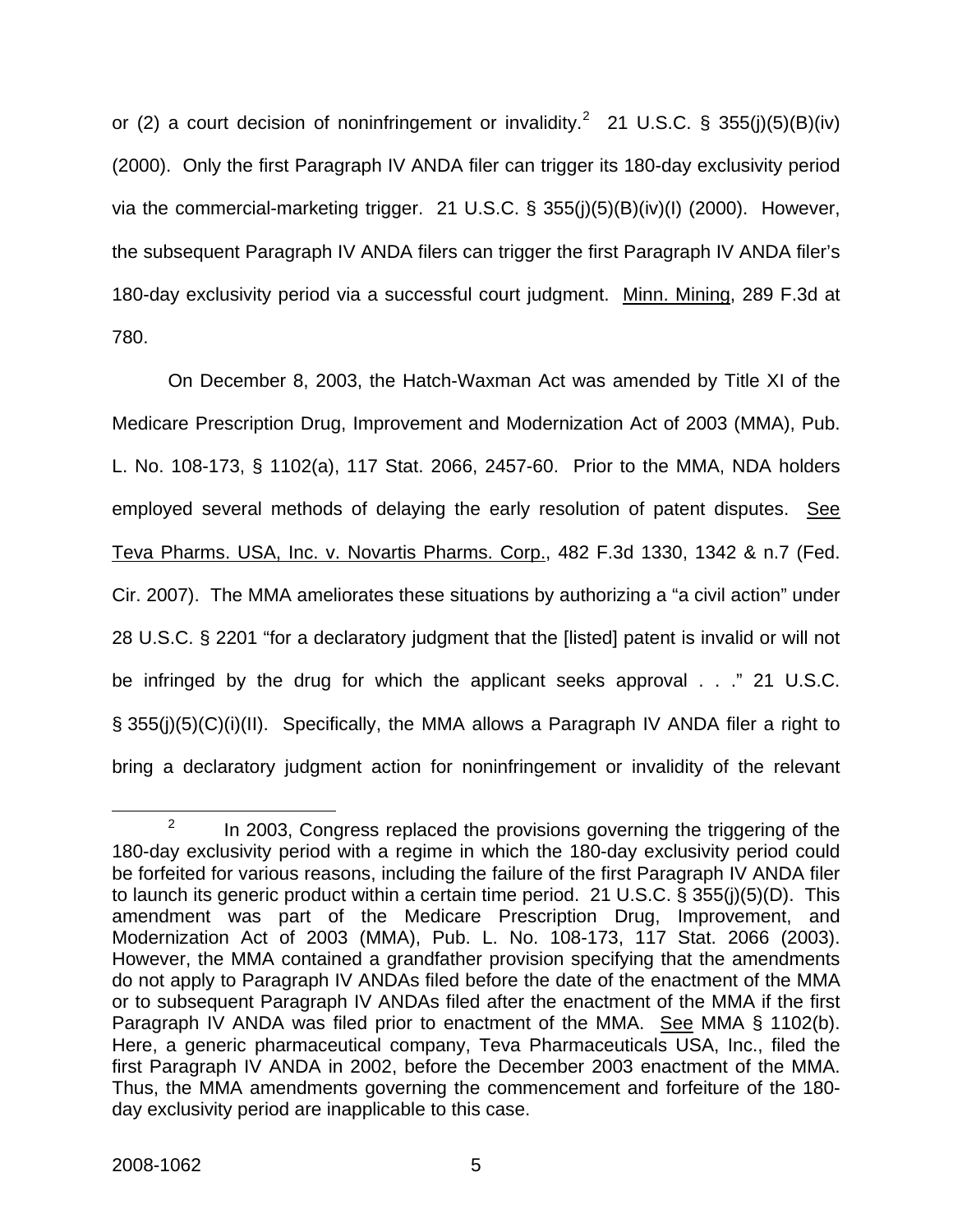listed patents against the patentee and NDA holder, if the patentee has not brought an infringement action within the 45-day notice period. 21 U.S.C. § 355(j)(5)(C). Congress extended federal court jurisdiction over these declaratory judgment actions "to the extent consistent with the Constitution." 35 U.S.C. § 271(e)(5). Therefore, federal courts have jurisdiction over these declaratory judgment actions to the extent that they present an Article III case or controversy. Caraco Pharm. Labs. v. Forest Labs., 527 F.3d 1278, 1285 (Fed. Cir. 2008) (citation omitted).

II.

Janssen holds an approved NDA for its drug Risperdal® Oral Solution. The Orange Book originally listed U.S. Patent Nos. 4,804,663 ('663 patent), 5,453,425 ('425 patent) and 5,616,587 ('587 patent) in connection with this NDA. The '663 patent covers the compound risperidone, which is the active compound in the drug Risperdal® Oral Solution. The '425 and '587 patents cover specific aqueous solutions of risperidone and methods for preparing these solutions. The '663 patent expired on December 29, 2007. However, the FDA granted Janssen an additional six months of pediatric exclusivity pursuant to 21 U.S.C. § 355a, making June 29, 2008 the effective expiration date of the '66[3](#page-6-0) patent. $3$  The '425 and '587 patents expire in 2014.

 The '663 patent has been the subject of prior litigation. Following a bench trial, it was found to be infringed, valid, and enforceable. On May 11, 2007, this court affirmed the judgment of the district court. Janssen Pharmaceutica, N.V. v. Mylan Pharm., Inc., 456 F. Supp. 2d 644, 671 (D.N.J. 2006), aff'd, 233 Fed. Appx. 999 (Fed. Cir. 2007). While Apotex was not a party to that trial, Apotex stipulated to infringement, validity, and

<span id="page-6-0"></span><sup>&</sup>lt;sup>3</sup> Hereinafter this opinion refers to the expiration of the '663 patent's pediatric exclusivity period as the expiration of the '663 patent.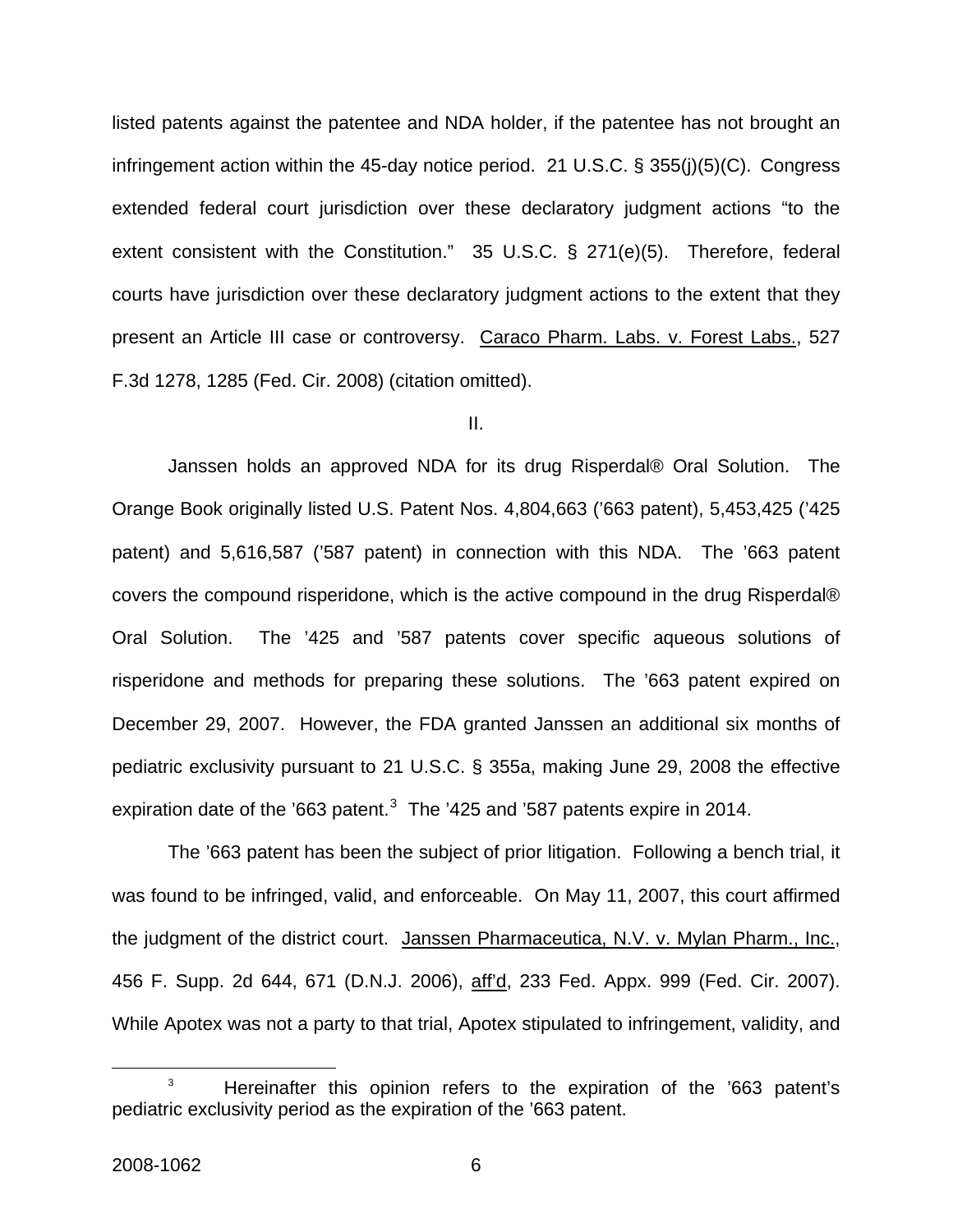enforceability of the '663 patent based on the Federal Circuit opinion. Therefore, this stipulation took effect on May 11, 2007.

Prior to September 2002, Teva Pharmaceuticals USA, Inc. (Teva) filed an ANDA to make a generic version of risperidone oral solution. In filing its ANDA, Teva respected the validity of the '663 patent by filing a Paragraph III Certification on that patent. Teva was the first ANDA applicant to file a Paragraph IV Certification on the '425 and '587 patents. As such, Teva is entitled to 180 days of generic market exclusivity, during which the FDA will not approve a later-filed Paragraph IV ANDA based on the same NDA. Teva's 180-day exclusivity period will begin either the day it begins marketing its drug, or on the date a court determines that the '425 and '587 patents are invalid or not infringed—whichever comes first. 21 U.S.C. § 355(j)(5)(B)(iv) (2000). As Teva filed a Paragraph III Certification with respect to the '663 patent, the FDA will not approve Teva's generic product before the expiration of the '663 patent. Because Janssen did not sue Teva for infringing the '425 and '587 patents, the FDA will be able to approve Teva's generic version of risperidone oral solution upon the expiration of the '663 patent. Teva will be able to commercially market its generic product immediately upon receiving FDA approval.

 Apotex subsequently submitted an ANDA application to the FDA seeking approval to market its generic version of risperidone oral solution, in which Apotex also filed Paragraph IV Certifications on the '425 and '587 patents. In January 2006, Apotex amended its ANDA and provided Janssen with an additional Paragraph IV Certification directed to the '663 patent. On March 3, 2006, Janssen sued Apotex for infringing the '663 patent in the United States District Court for the District of New Jersey, but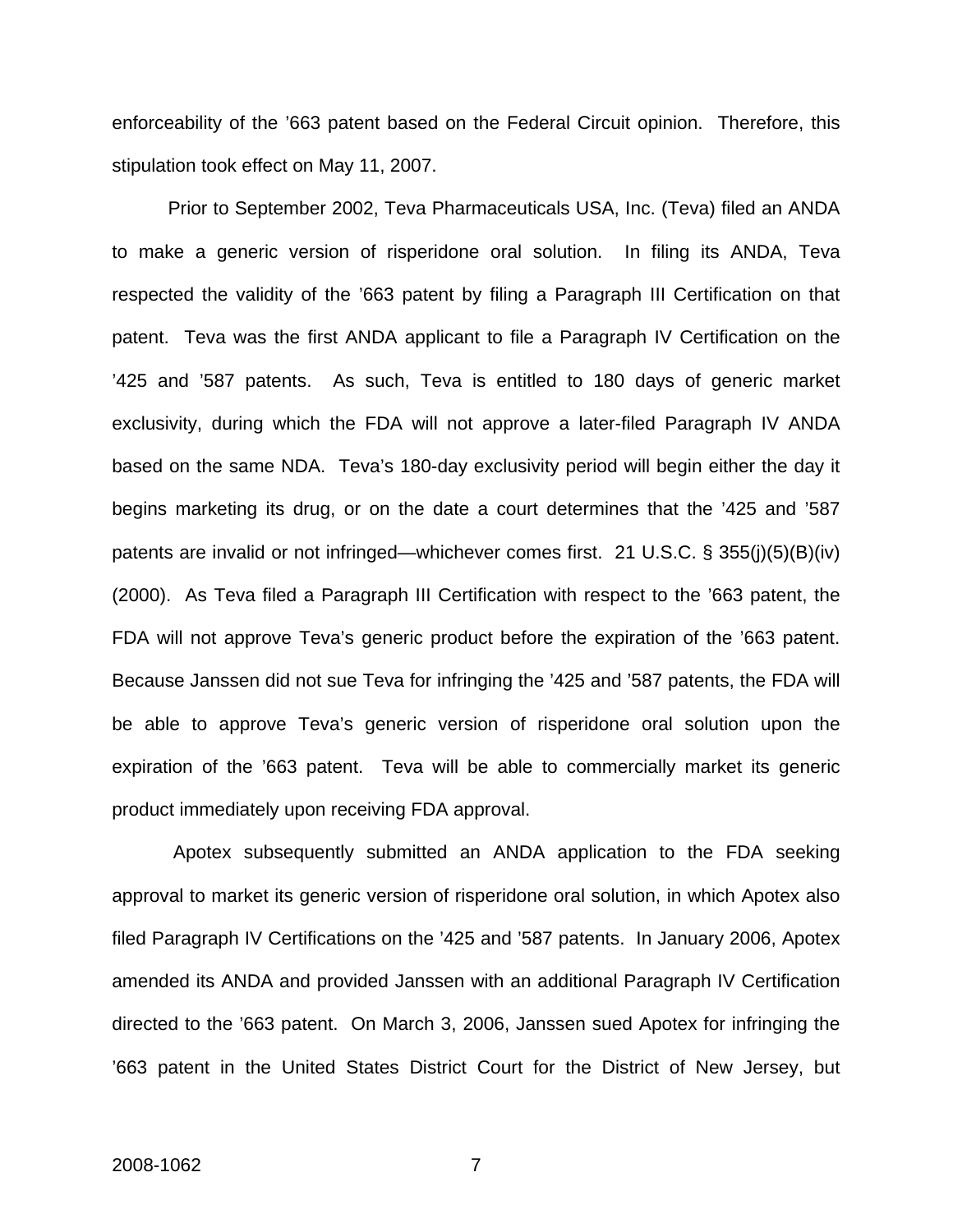Janssen did not sue Apotex on the '425 and '587 patents (collectively, the unasserted patents). In its Answer to Janssen's Complaint on April 25, 2006, Apotex asserted four counterclaims, including claims for declaratory judgment of noninfringement of the two unasserted patents. Specifically, Apotex sought a declaratory judgment of noninfringement with respect to the two unasserted patents under the Declaratory Judgment Act, 28 U.S.C. § 2201, and the MMA to the Hatch-Waxman Act, 21 U.S.C. § 355(j)(5)(C) and 35 U.S.C. § 271(e)(5).<sup>[4](#page-8-0)</sup> On June 28, 2006, Janssen moved to dismiss these two counterclaims on the ground that the action did not present a case or controversy as required by Article III of the Constitution.

 On December 8, 2006, Janssen provided Apotex with a covenant-not-to-sue with respect to the '425 and '587 patents. After granting the covenant, Janssen requested that Apotex withdraw its counterclaims. Apotex refused. On October 11, 2007, the district court granted Janssen's motion to dismiss Apotex's counterclaims for lack of subject matter jurisdiction. The district court found "no case or controversy" regarding the '425 and '527 patents. This appeal followed.

#### **DISCUSSION**

Whether an "actual controversy" exists that is sufficient to sustain federal subject matter jurisdiction is a question of law this court reviews de novo. Teva Pharms. USA, Inc. v. Novartis Pharms. Corp., 482 F.3d 1330, 1335-36 (Fed. Cir. 2007). In the ANDA context, Congress extended federal court jurisdiction under the Declaratory Judgment Act, 28 U.S.C. § 2201, to ANDA Paragraph IV disputes, 21 U.S.C. § 355(j)(5)(C).

<span id="page-8-0"></span> $\frac{1}{4}$ <sup>4</sup> Because Apotex's counterclaims on the '425 and '587 patents were pending "on or after" the enactment of the MMA (December 8, 2003), Apotex can rely upon the declaratory judgment provision of that legislation. See MMA § 1101(c)(1).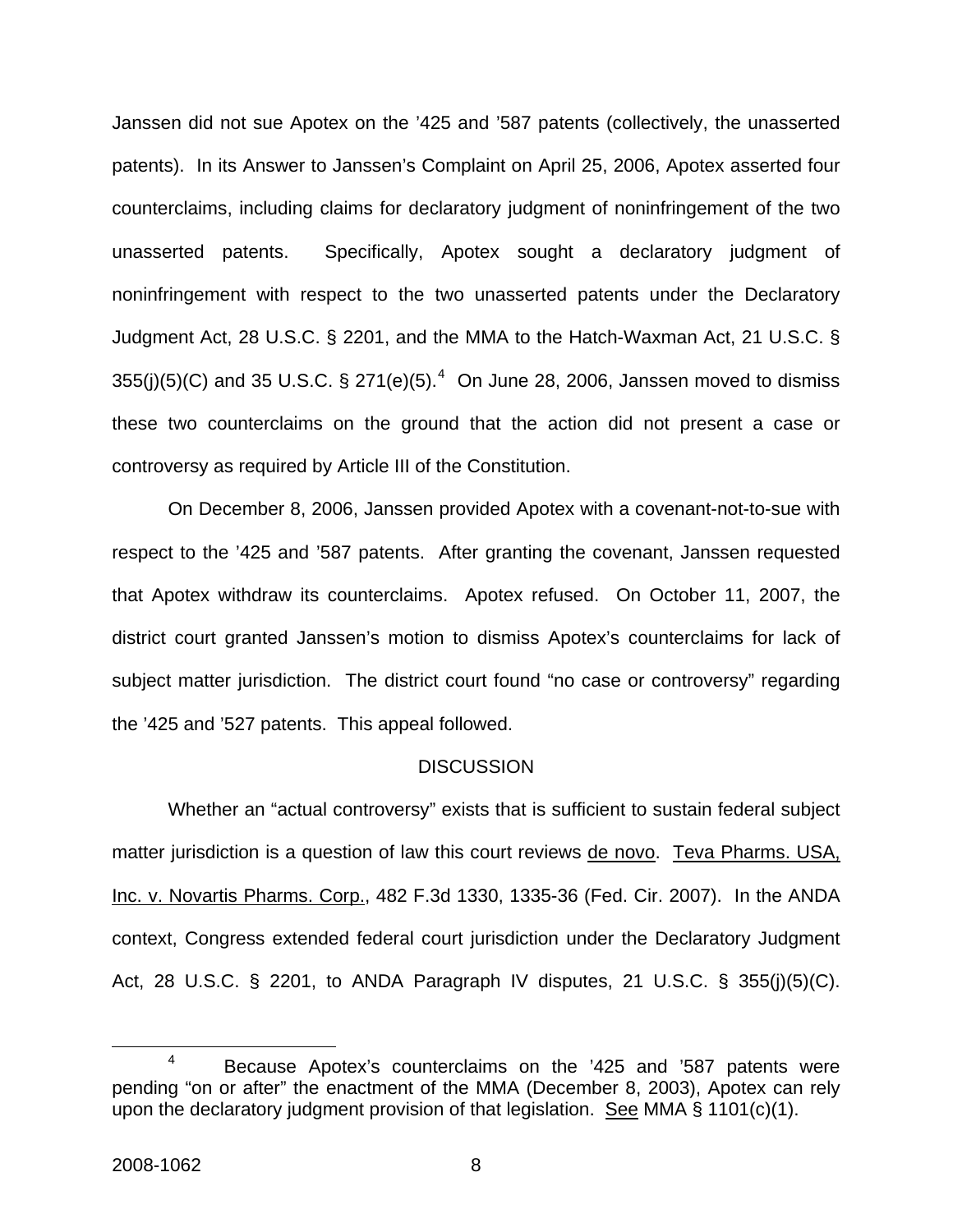Congress also directed federal courts to exercise jurisdiction over these ANDA Paragraph IV declaratory judgment actions "to the extent consistent with the Constitution," 35 U.S.C. § 271(e)(5). The relevant text of the Declaratory Judgment Act reads:

In a case of actual controversy within its jurisdiction . . . any court of the United States, upon the filing of an appropriate pleading, may declare the rights and other legal relations of any interested party seeking such declaration, whether or not further relief is or could be sought.

28 U.S.C. § 2201(a). The Declaratory Judgment Act's "actual controversy" requirement

"refers to the type of 'Cases' and 'Controversies' that are justiciable under Article III."

MedImmune, Inc. v. Genetech, Inc., 127 S. Ct. 764, 771 (2007).

In MedImmune, the Supreme Court stated that a justiciable declaratory judgment

action exists when:

the facts alleged, under all the circumstances, show that there is a substantial controversy, between parties having adverse legal interests, of sufficient immediacy and reality to warrant the issuance of a declaratory judgment.

Id. at 771 (citation omitted). The Court emphasized that the dispute must be:

"definite and concrete, touching the legal relations of parties having adverse legal interests;" and that it be "real and substantial" and "admi[t] of specific relief through a decree of a conclusive character, as distinguished from an opinion advising what the law would be upon a hypothetical state of facts."

Id.

Apotex argues that it is suffering three actual and continuing injuries which create

a substantial controversy of sufficient immediacy to warrant the issuance of a declaratory judgment. Specifically, Apotex argues that (1) it is unable to promptly launch its generic risperidone product and compete in the market immediately upon the expiration of the '663 patent; (2) its approval of its noninfringing generic risperidone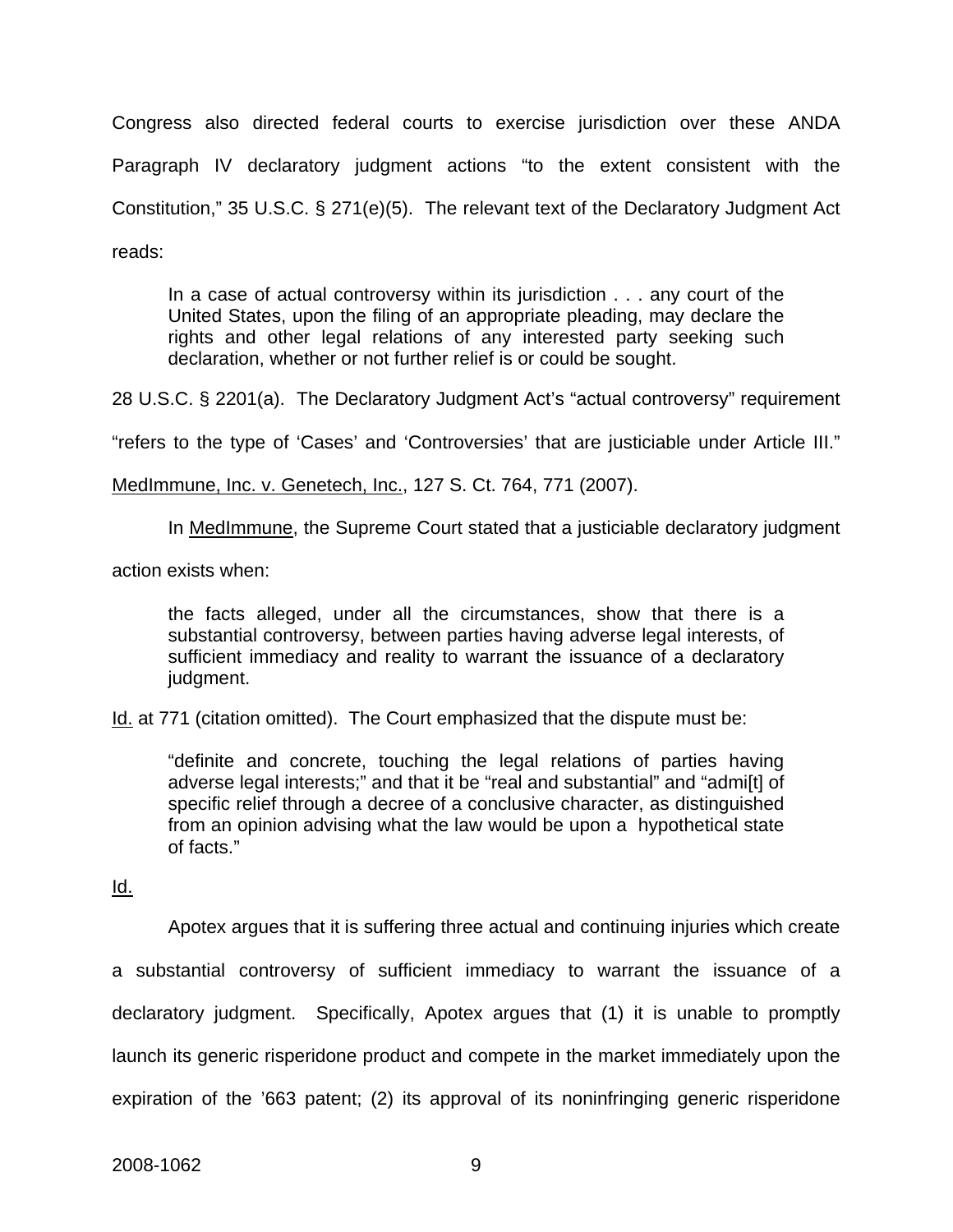product is being indefinitely delayed; and (3) its affiliates, suppliers, and downstream customers face patent uncertainty because Janssen's covenant-not-to-sue does not cover them. We address each alleged injury in turn.

### **A. Prompt Launch**

Apotex argues that absent a declaratory judgment with respect to the '425 and '587 patents and regardless of Janssen's grant of a covenant-not-to-sue, it continues to suffer a cognizable harm of being unable to launch its generic risperidone product immediately upon the expiration of the '663 patent. Apotex contends that this injury creates a substantial controversy of sufficient immediacy to warrant the issuance of a declaratory judgment. Without a declaratory judgment, Teva's 180-day exclusivity period will commence when it commercially launches its generic risperidone product after the expiration of the '663 patent. Therefore, the earliest Apotex will be able to enter the market is 181 days after the expiration of the '663 patent. However, if Apotex is successful on its declaratory judgment action, Teva's 180-day exclusivity period will be triggered at a time that Teva will be unable to launch its generic product. If Teva's 180-day exclusivity period is exhausted prior to the expiration of the '663 patent, Apotex will be able to enter the market immediately upon the expiration of the '663 patent.<sup>[5](#page-10-0)</sup>

<span id="page-10-0"></span> $\frac{1}{5}$  $5 - 4$  As Teva was the first Paragraph IV ANDA filer with respect to the '425 and '587 patents, it is entitled to a 180-day exclusivity period. Teva's 180-day exclusivity period can be triggered by one of two events: (1) Teva's commercial launch of its product; or (2) a favorable court judgment with respect to both the '425 and '587 patents. Because Teva filed a Paragraph III Certification for the '663 patent, the FDA cannot approve Teva's ANDA until the '663 patent expires. As Teva cannot launch prior to FDA approval, the earliest Teva can market its generic product is at the expiration of the '663 patent. Moreover, because Teva failed to obtain a favorable court judgment with respect to the '425 and '587 patents, Teva will only be able to trigger its 180-day exclusivity period by commercially launching its generic product. A subsequent Paragraph IV ANDA filer can trigger Teva's 180-day exclusivity period by obtaining a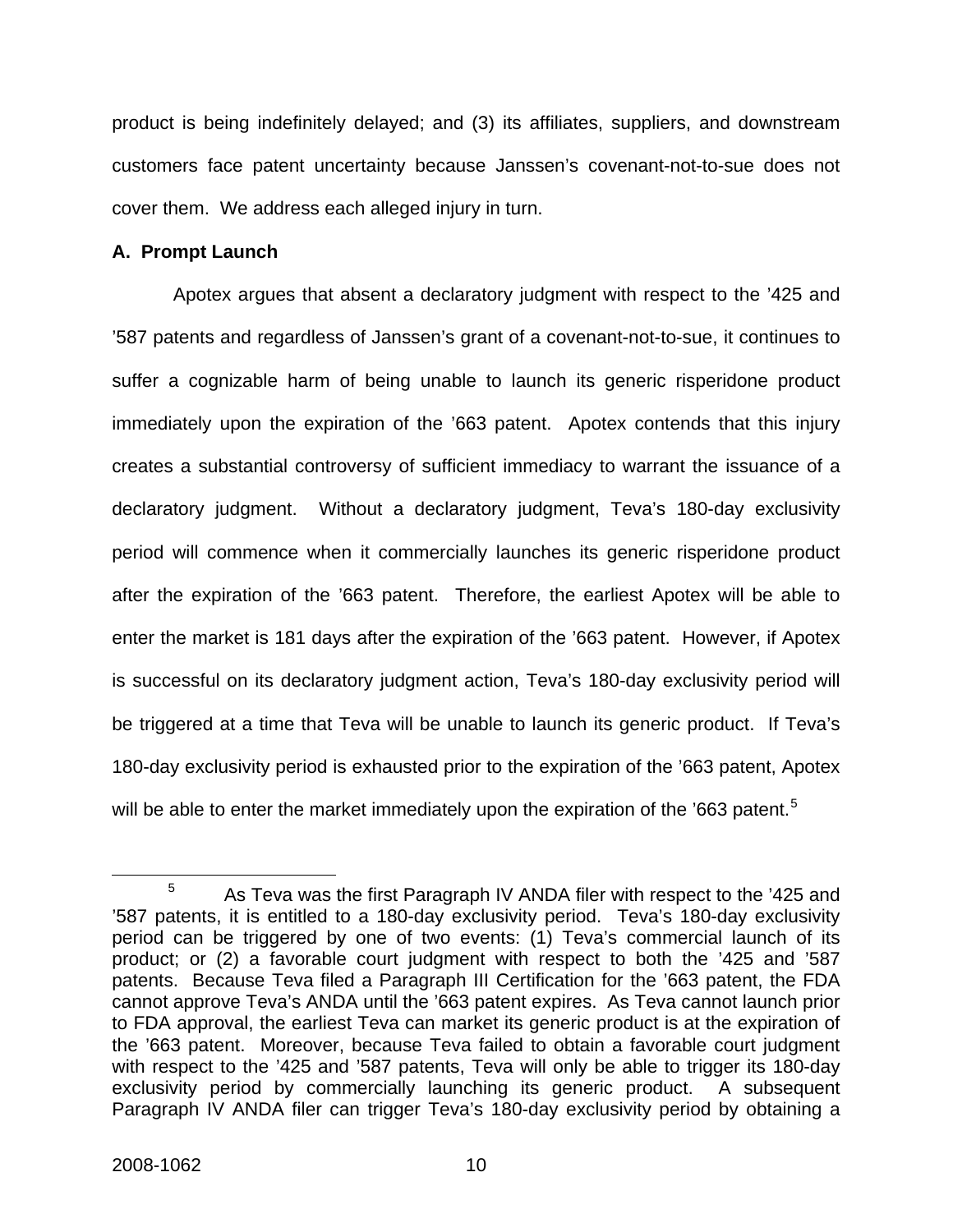Apotex contends that Caraco Pharm. Labs. v. Forest Labs., 527 F.3d 1278 (Fed. Cir. 2008), in which this court held that despite the existence of a covenant-not-to-sue, a declaratory judgment claim brought under the Hatch-Waxman Act presents a justiciable Article III controversy, is controlling. We disagree.

Jurisdiction over a declaratory judgment action must be present "at all stages of review, not merely at the time the complaint is filed." Steffel v. Thompson, 415 U.S. 452, 459 n.10 (1974); see Benitec Austl., Ltd. v. Nucleonics, Inc., 495 F.3d 1340, 1344 (Fed. Cir. 2007) ("The burden is on the party claiming declaratory judgment jurisdiction to establish that such jurisdiction existed at the time the claim for declaratory relief was filed and that it has continued since."); Int'l Med. Prosthetics Research Assocs., Inc. v. Gore Enter. Holdings, Inc., 787 F.2d 572, 575 (Fed. Cir. 1986) ("[J]urisdiction over [] a declaratory judgment action [must have] existed at, and has continued since, the time the complaint was filed."). We agree with the parties that if Apotex had not stipulated to the validity of the '663 patent, then Caraco would have been controlling. However, Apotex stipulated to the validity, infringement, and enforceability of the '663 patent on May 11, 2007. Therefore, while the harm that created a justiciable Article III controversy in Caraco was present when Apotex filed its counterclaims on April 25, 2006, that harm ceased to exist upon Apotex's stipulation. As such, the harm that gave rise to jurisdiction over the declaratory judgment claims in Caraco was no longer present on October 11, 2007—the date the district court dismissed the instant case. Further, we

 $\overline{a}$ 

court judgment that both the '425 and '587 patents are invalid or noninfringed. Therefore, if Apotex obtains a favorable court judgment on the '425 and '587 patents, Teva's 180-day exclusivity period will begin immediately—regardless of whether the '663 patent has expired. This would result in Teva's 180-day exclusivity period beginning during a time when it cannot secure FDA approval and therefore cannot launch its product.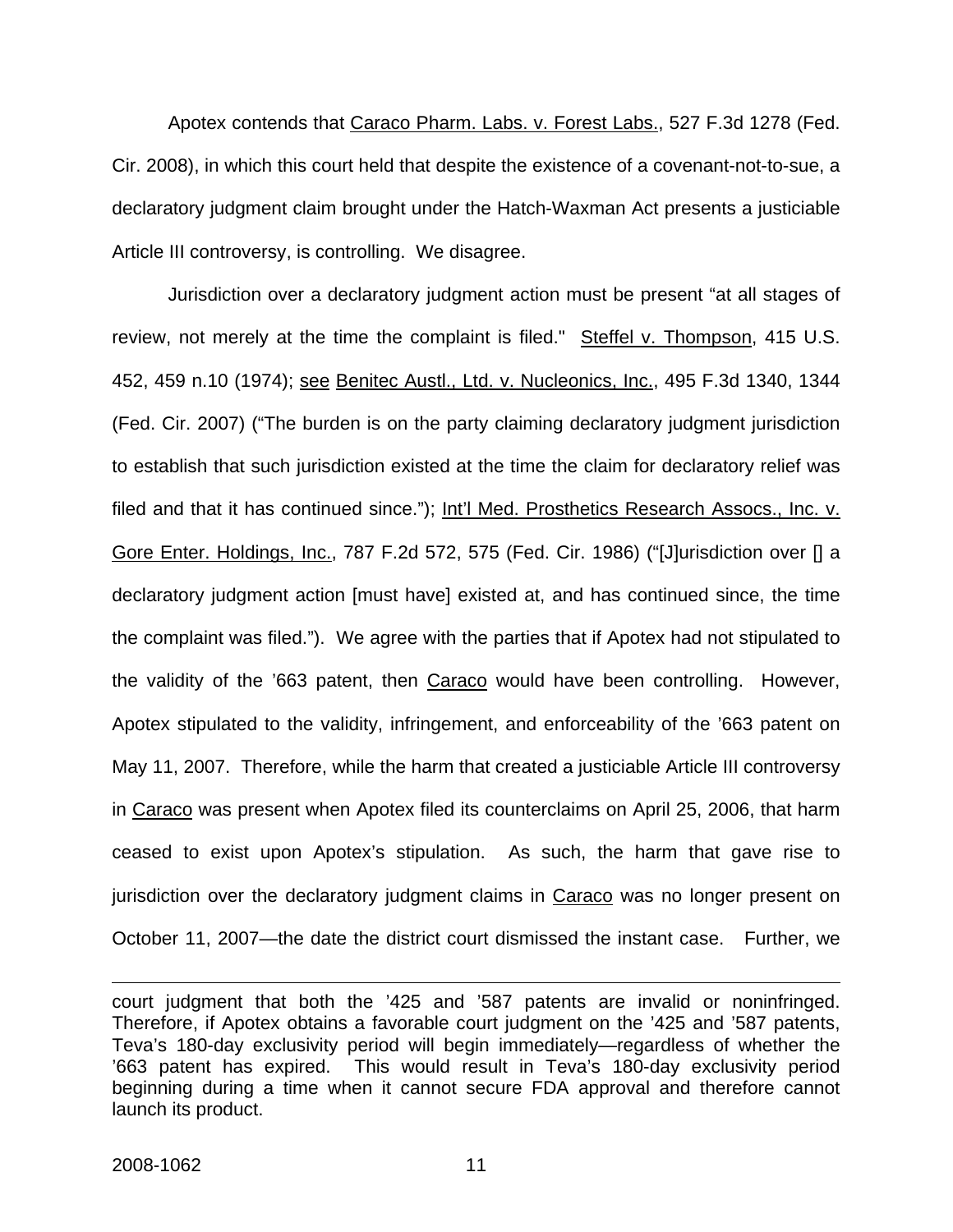conclude that the harm that has continuously existed in the present case—Apotex's inability to launch its generic product immediately upon the expiration of the '663 patent—is not sufficient to give rise to declaratory judgment jurisdiction.

In Caraco, Forest Laboratories Inc., et al. (Forest) was the pioneer pharmaceutical company, Ivax Pharmaceuticals, Inc. (Ivax) was the first Paragraph IV ANDA filer, and Caraco Pharmaceutical Laboratories, Ltd. (Caraco) was the subsequent Paragraph IV ANDA filer. 527 F.3d at 1286, 1288. Forest listed two patents in the Orange Book in relation to its NDA. Id. at 1286. Both Ivax and Caraco filed Paragraph IV ANDAs with respect to both of the listed patents. Id. at 1286, 1288. Forest chose to sue Ivax on only one of the two listed patents. Id. at 1286. Forest's patent was found valid, infringed, and enforceable. Id. (citing Forest Labs., Inc. v. Ivax Pharms., Inc., 501 F.3d 1263 (Fed. Cir. 2007)). After Caraco filed its Paragraph IV ANDA, Forest sued Caraco on only the previously litigated patent and granted a covenant-not-to-sue on the unlitigated, unasserted patent. Id. at 1288. Caraco brought a declaratory judgment action for noninfringement of the unlitigated, unasserted patent. Id. Caraco wanted to be able to challenge both patents and if successful, this would trigger Ivax's 180-day exclusivity period at a time when Ivax could obtain FDA approval and then launch its product. Hence, if Caraco was successful, Ivax would get its 180-day exclusivity period sooner and Caraco would be able to obtain FDA approval earlier—resulting in greater competition at an earlier time. Without a declaratory judgment, Caraco could be excluded from selling a noninfringing product even if the asserted patent was proven to be invalid. See id. at 1287, 1296 n.14. Therefore, Caraco could have been blocked from entering the market by an invalid patent. Id.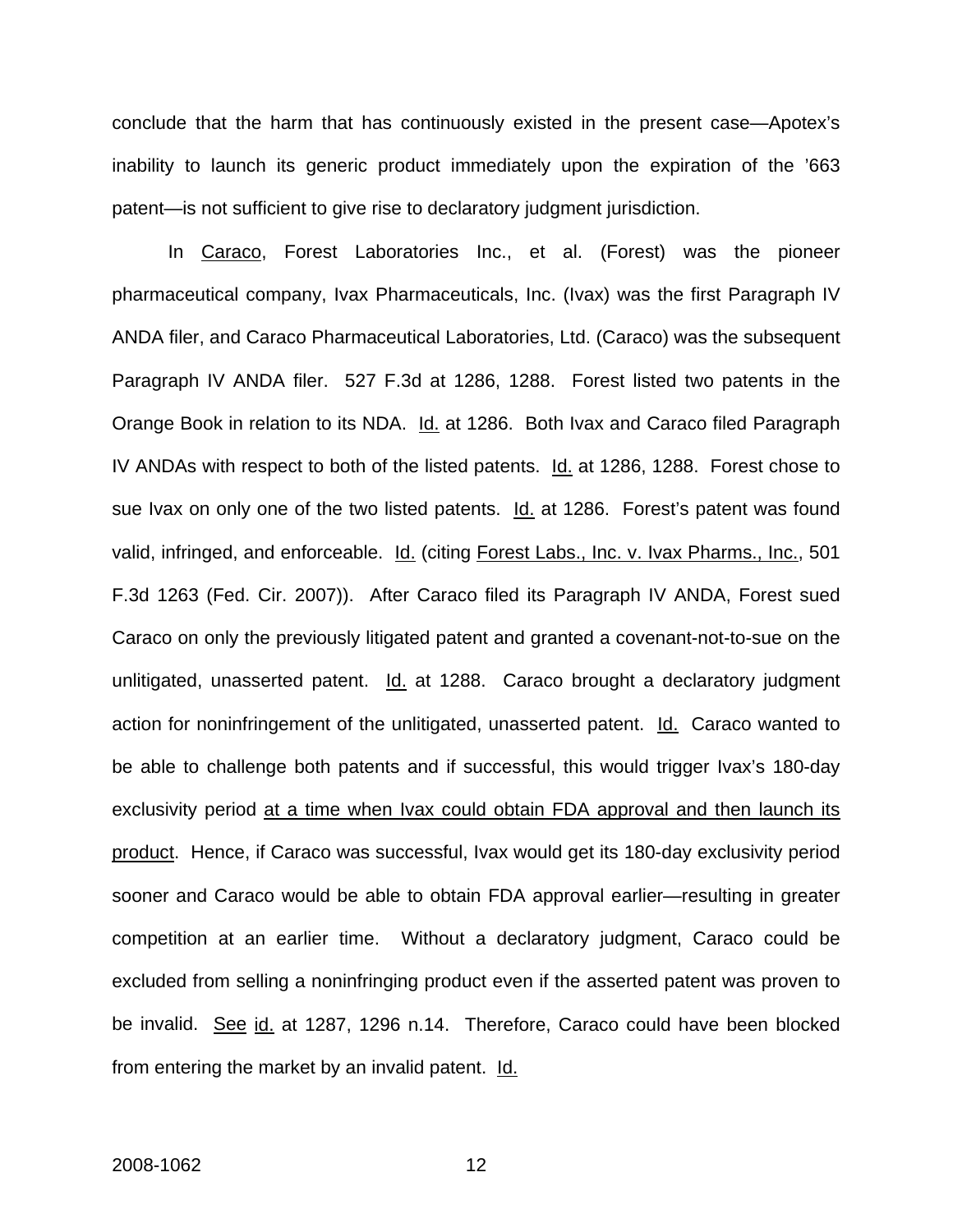The key difference between Caraco and this case is that the harm that gave rise to the jurisdiction over the declaratory judgment claim in Caraco ceased to exist once Apotex stipulated to the validity, infringement, and enforceability of the '663 patent. Therefore, unlike Caraco, Apotex cannot claim that at the time of the district court's dismissal it was being excluded from selling a noninfringing product by an invalid patent—it stipulated to the validity of the '663 patent. Even if Apotex successfully invalidates the '425 and '527 patents, it cannot obtain FDA approval until the expiration of the '663 patent because of its stipulations with respect to that patent. Instead, the harm to Apotex that has continuously existed is its exclusion from selling its alleged noninfringing product during Teva's statutorily entitled 180-day exclusivity period. Apotex is being excluded from the market by Teva's 180-day exclusivity period—a period which Teva is entitled to under the Hatch-Waxman Act. This is a different injury than that alleged in Caraco.

 Apotex's inability to promptly launch its generic risperidone product because of Teva's 180-day exclusivity period is not a cognizable Article III controversy, but a result envisioned by the Hatch-Waxman Act. As noted above, the Hatch-Waxman Act struck a careful balance between encouraging the development of new drugs and enabling the marketing of low-cost generic drugs. See Andrx Pharms., 276 F.3d at 1371. To this end, Congress decided to give generic pharmaceutical companies a 180-day exclusivity period as an incentive to challenge suspect Orange Book listed patents. The 180-day exclusivity period is important to generic pharmaceutical companies as it promotes patent challenges by enabling a generic company a period to recover its investment in these challenges. See C. Scott Hemphill, Paying for Delay: Pharmaceutical Patent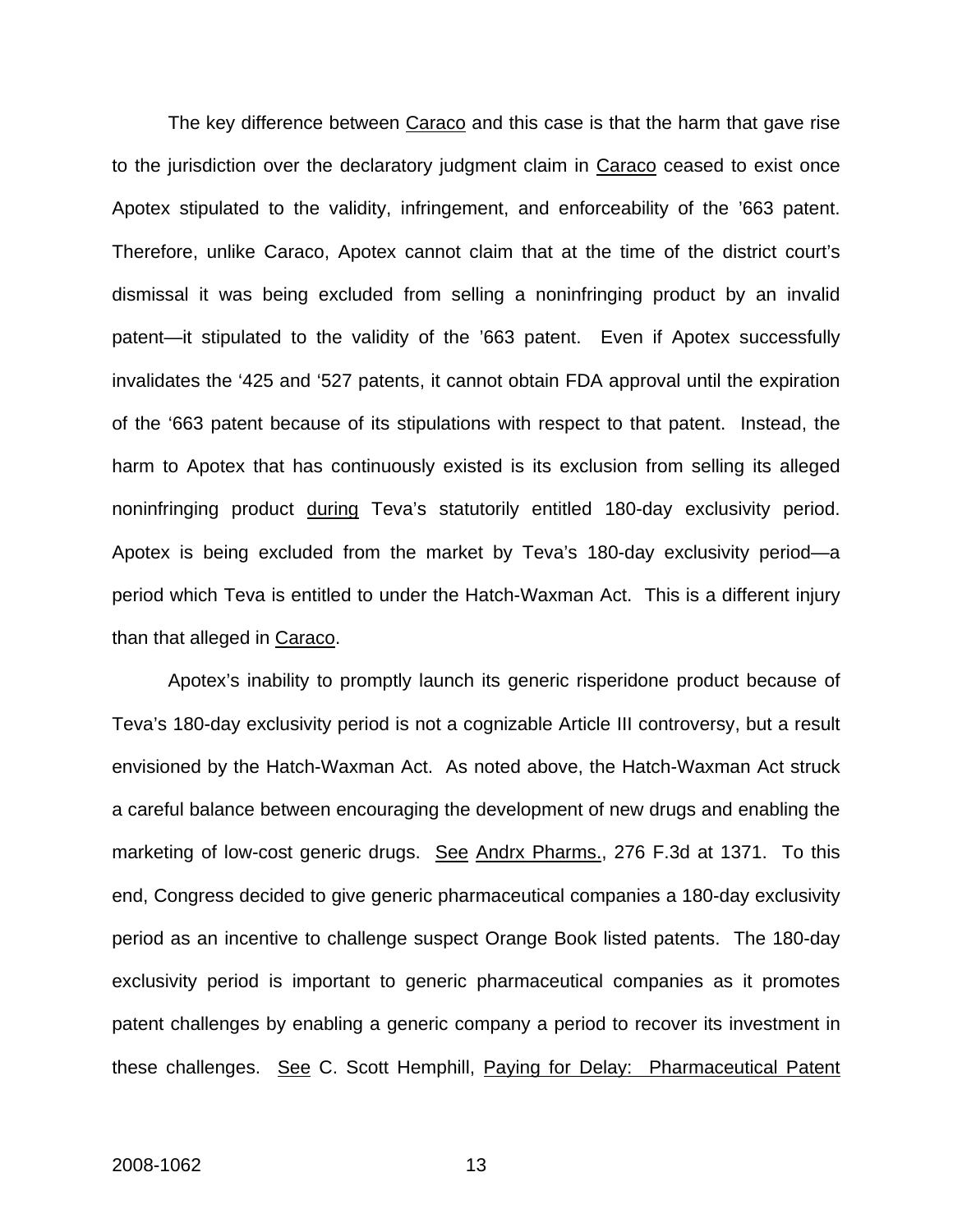Settlement as a Regulatory Design Problem, 81 N.Y.U. L. Rev. 1553, 1605 (2006) (noting the importance of the 180-day exclusivity period for decreasing the free-rider problem and concomitantly incentivizing challenges of Orange Book listed patents); see also Purepac Pharm. Co. v. TorPharm, Inc., 354 F.3d 877, 879 (D.C. Cir. 2004) ("In order to encourage paragraph IV challenges, thereby increasing the availability of lowcost generic drugs . . . [the first Paragraph IV ANDA filer] has the right to sell its drug without competition [from other generic entrants] for 180 days."). As the import of the 180-day exclusivity period is clear, we hold that Apotex's exclusion from the market because of Teva's entitlement to this statutory exclusionary period does not present a justiciable Article III controversy.

#### **B. Indefinite Delay**

 Second, Apotex argues that absent a declaratory judgment action, its approval of its noninfringing generic risperidone product will be indefinitely delayed until Teva's 180-day exclusivity period is triggered. Apotex contends that Teva does not have to commercially launch immediately after the expiration of the '663 patent, and that Teva may indefinitely delay launching for various reasons (i.e., substantive problems with its applications which may prevent FDA approval; stock-piling drug product; or concerns over brand patents).<sup>[6](#page-14-0)</sup>

 Apotex filed its counterclaims seeking declaratory judgment of noninfringement of the '425 and '587 patents on April 25, 2006. At this time, Teva could not launch its

<span id="page-14-0"></span> <sup>6</sup>  $6$  In 2003, Congress eliminated the possibility that the first Paragraph IV ANDA filer may indefinitely delay launching its generic product. See supra note 2.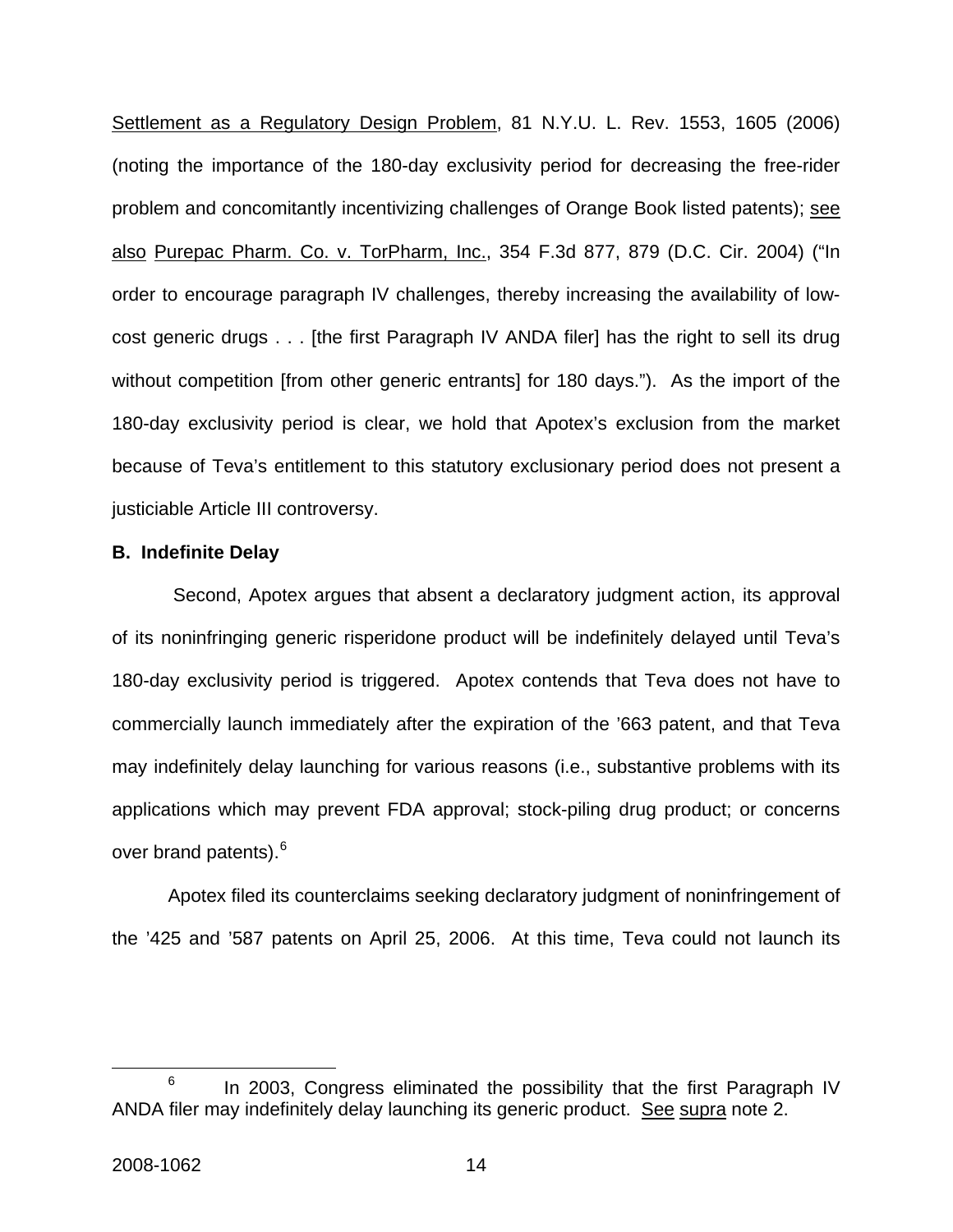generic product for at least another two years.<sup>[7](#page-15-0)</sup> The district court dismissed the counterclaims on October 11, 2007 more than six months before Teva could have launched. Final judgment was entered on November 2, 2007. At the time of the final judgment dismissing the counterclaims, the harm alleged by Apotex was too speculative because Teva could not yet have launched. We heard oral arguments in this case on July 7, 2008, approximately a week after Teva could have launched its generic product.<sup>[8](#page-15-1)</sup> However, we are not deciding whether the facts alleged on July 7, 2008—the date we heard oral arguments—give rise to a justiciable Article III case or controversy.<sup>[9](#page-15-2)</sup> We hold that at the time when the district court entered final judgment in this case, Apotex's alleged harm of indefinite delay of approval was too speculative to create an actual controversy to warrant the issuance of a declaratory judgment.

<span id="page-15-0"></span> $rac{1}{7}$  $7$  The earliest Teva could have launched its generic product was on June 29, 2008—the expiration of the '663 patent pediatric exclusivity period.

<span id="page-15-1"></span><sup>8</sup> At the time we heard oral argument, both parties agreed that Teva had not yet launched its generic risperidone oral solution.

<span id="page-15-2"></span><sup>9</sup> Jurisdiction over a declaratory judgment action must be present "at all stages of review, not merely at the time the complaint is filed." Steffel, 415 U.S. at 459 n.10. As noted above, the court was divested of jurisdiction on May 11, 2007 the date that Apotex's stipulated to the validity, enforceability, and infringement of the '663 patent. In limited circumstances, temporary jurisdictional defects—defects that arise after the filing date of the complaint—may be cured before the district court enters final judgment. See Mars, Inc. v. Coin Acceptors, Inc., 527 F.3d 1359, 1370 (Fed. Cir. 2008) (holding that patentee must reacquire title to a patent prior to final judgment to correct the jurisdictional defect that arises when the plaintiff loses title to the patent during litigation); Schreiber Foods, Inc. v. Beatrice Cheese, Inc., 402 F.3d 1198, 1203 (Fed. Cir. 2005) ("In circumstances where dismissal for lack of initial standing is not required, the Supreme Court held in Caterpillar Inc. v. Lewis, 519 U.S. 61 (1996),] that jurisdictional defects can be cured before judgment."); Insituform Tech., Inc. v. Cat Contracting, Inc., 385 F.3d 1360, 1371-72 (Fed. Cir. 2004) (holding that temporary loss of jurisdiction during patent litigation can be cured before final judgment). As Apotex failed to cure the jurisdictional defect by the time the district court entered final judgment, we need not reach the issue of whether this case constitutes one of the limited circumstances in which temporary jurisdictional defects can be cured.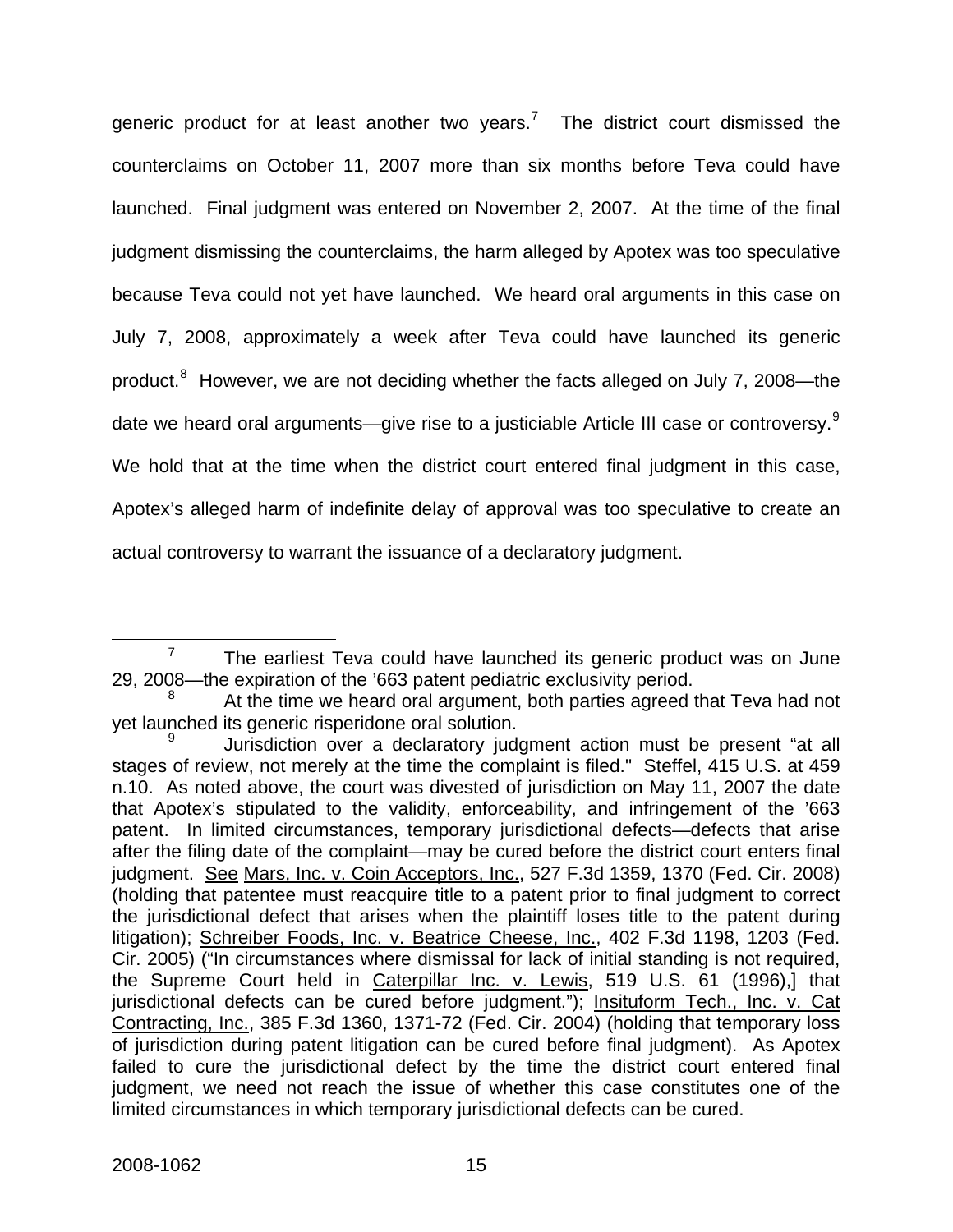At no time between the filing of the counterclaims through the final judgment was there any basis to conclude that Teva will, or is likely to, delay in bringing its generic product to market in the future. In Caraco, this court considered the same harm that Apotex alleges and concluded that it was insufficient to create a justiciable Article III case or controversy. See Caraco, 527 F.3d 1296 n.14 (noting possible delay of the first Paragraph IV ANDA filer launching after the expiration of a patent is too speculative to create a justiciable Article III case or controversy). Our decision in Caraco is supported by Supreme Court precedent which has emphasized that the dispute must be "definite and concrete" and be "real and substantial" in order to give rise to justiciable Article III case or controversy. MedImmune, 127 S. Ct. at 771; see Prasco, LLC v. Medicis Pharm. Corp., No. 2007-1523, slip op. at \_\_\_ (Fed. Cir. \_\_\_ 2008) (noting MedImmune "did not change the bedrock rule that a case or controversy must be based on a real and immediate injury . . . an objective standard that cannot be met by a purely subjective or speculative fear of future harm"). Therefore, we hold that a possible delay in the future of a first Paragraph IV ANDA filer in launching its generic product does not give rise to declaratory judgment jurisdiction.

#### **C. Covenant-Not-to-Sue**

Finally, Apotex argues that Janssen's covenant-not-to-sue is deficient as it does not protect Apotex's affiliates, suppliers, and downstream customers. We disagree. The relevant portion of Janssen's covenant-not-to-sue states:

Janssen unconditionally covenants not to sue or otherwise seek to hold Apotex liable based on its manufacture, having manufactured, importation, distribution, use, sale and/or offering for sale of the risperdal oral solution, 1 mg/ml that are described in and the subject of Abbreviated New Drug Application No. 77-719, as filed and as provided to counsel for Janssen on or about July 13 and 25, 2006 ("the ANDA"), for infringement of United